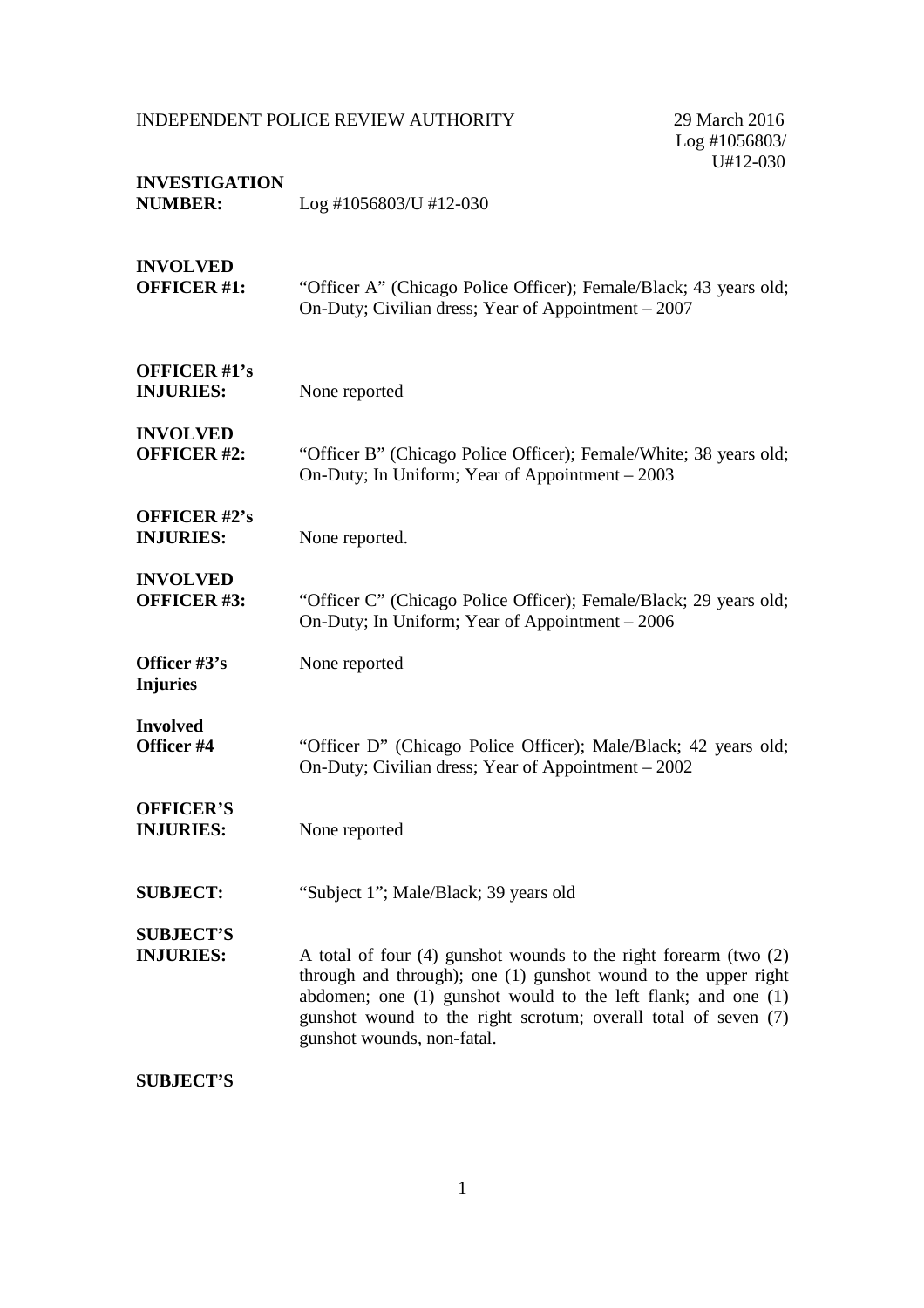Log #1056803/ U#12-030

- **WEAPON:** Glock 17; 9mm semi-automatic pistol; recovered in slide lock position; unknown number of rounds fired. Weapon recovered at 7418 South Wabash Avenue.
- **LOCATION:** Incident began at 7435 South State Street. Subject taken into custody at 7422 South Wabash Avenue.
- **DATE/TIME:** 04 September 2012 0345 hours

**TIME OF IPRA NOTIFICATION:** 0358 hours

**TIME OF IPRA RESPONSE:** 0430 hours

### **SUMMARY OF INCIDENT**

This investigation, in conjunction with the information gained through the investigation launched by the Chicago Police Department, revealed the following:

On 04 September 2012, at approximately 0339 hours, Officer D and A were working Beat 368A. Officers B and C were working Beat 322R. All responded to a call of a suspicious man wearing a mask and a hooded sweatshirt near the Shell Gas Station located at 7453 South State Street. Officers D and A were touring the area in civilian dress in an unmarked Chicago Police squad car when they observed an unknown male now known as the subject, Subject 1, holding an unknown person against a wall in front of J & J Electronics, located at 7433 South State Street. Subject 1 had a handgun in his hand, apparently attempting an armed robbery. Officers D and A stopped their vehicle facing north on State Street, exited their vehicle, announced their office, and ordered Subject 1 to drop his weapon. At that point, the unidentified victim of the attempted robbery<sup>1</sup> ran past Officers D and A.<sup>2</sup> Subject 1turned towards Officers D and A and discharged his weapon in their direction. Officers D and A discharged their weapons at Subject 1, who then ran north on State Street. Officer D pursued Subject 1 on foot while Officer A returned to their vehicle and used it to pursue Subject 1 north on State Street. Subject 1 repeatedly discharged his firearm in the direction of Officer D while running along the sidewalk, north on State Street. Officer D returned fire while pursuing Subject 1 north on the sidewalk.

Officers B and C, travelling by squad car, were near the corner of  $74<sup>th</sup>$  Street and State Street when they saw Subject 1 discharge his weapon while facing South on State Street. At that time, Subject 1 turned toward the squad car in which Officers B and C were following and discharged his weapon at them. One of the rounds struck the roof of

<sup>&</sup>lt;sup>1</sup> The unidentified civilian was never identified in this investigation.

 $2$  It is unknown whether the attention of Officers D and A was distracted by the intended robbery victim's flight past them.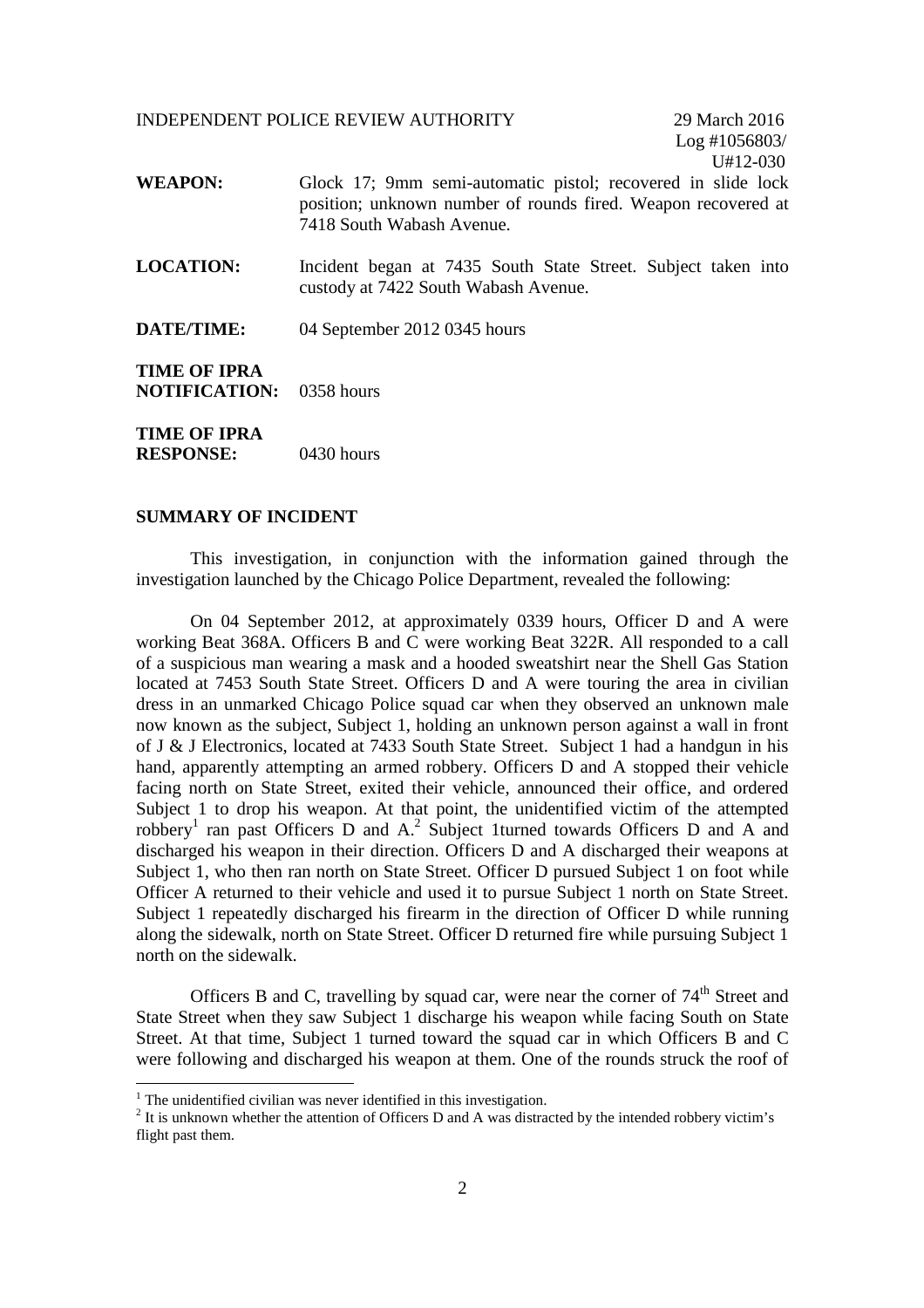the squad car. Officer B, who was not able to exit the squad car, fired her weapon at Subject 1 several times from the drivers' seat. Meanwhile, Officer C took cover behind the squad car and fired her weapon several times at Subject 1.

Subject 1 continued to flee running east on  $74<sup>th</sup>$  Street while holding his weapon, a Glock 17 that was later recovered. Officers B and C temporarily lost sight of Subject 1. Other responding officers<sup>3</sup> were in the alley between State Street and Wabash Avenue along the 7400 South block when they heard Subject 1 near the rear of the garage located at 7400 South Wabash. Subject 1 continued running and proceeded South over fences and through the backyards of residences along the 7400 block of South Wabash. Subject 1 then collapsed face down with his hands underneath him on the front porch of XXXX South Wabash Avenue. When Officer E and an unidentified officer approached Subject 1, he refused to comply with the officers' direction to show his hands. In response to Subject 1 's non-compliance, Officer E discharged her TASER at Subject 1, striking him. Medical assistance was requested and Subject 1 was then transported via Chicago Fire Department EMS #42 to Christ Hospital in critical condition. Officers D and A located a Glock semi-automatic pistol in slide lock position<sup>4</sup> along with a mask and a hoodie in a gangway between 7418 & 7422 South Wabash Avenue, near where Subject 1 was taken into custody. The identity of the victim of the attempted robbery, who ran past the officers, remains unknown.

#### **INVESTIGATION:**

**The IPRA Preliminary Report and the Major Incident Notification Report** essentially related the same information as reported in the Summary of Incident of this report. (Att. #3)

Unsuccessful attempts were made to interview **Subject 1**. On 12 September 2012, the Reporting Investigator sent Subject 1 and his wife a certified letter requesting their cooperation with this investigation. On 11 November 2012 the letters were returned unclaimed, and a notation indicated that the letters could not be forwarded. On 20 September 2012, the Reporting Investigator made a request to interview Subject 1 through the Cook County Department of Corrections and the Cook County Public Defender's (PD) Office. On 25 September 2012, the Reporting Investigator received a reply from the PD's Office. Subject 1, through his public defender refused to cooperate with this investigation and provide an interview, or discuss the incident with IPRA. As of the date of this summary, neither Subject 1 not his wife has contacted IPRA. (Att. #59, 61, 71, 72, 73)

<sup>3</sup> Twenty-nine (29) units responded to the incident, including Beat 332R (Officers F and G) and Beat 368D (Sergeant A, and Officers E and H). Sergeant A was a Police Officer on the date of the incident.

 $4 \overline{4}$  Slide Lock occurs when a weapon's magazine has been emptied and the slide remains locked to the rear until the magazine is changed or the slide is released manually.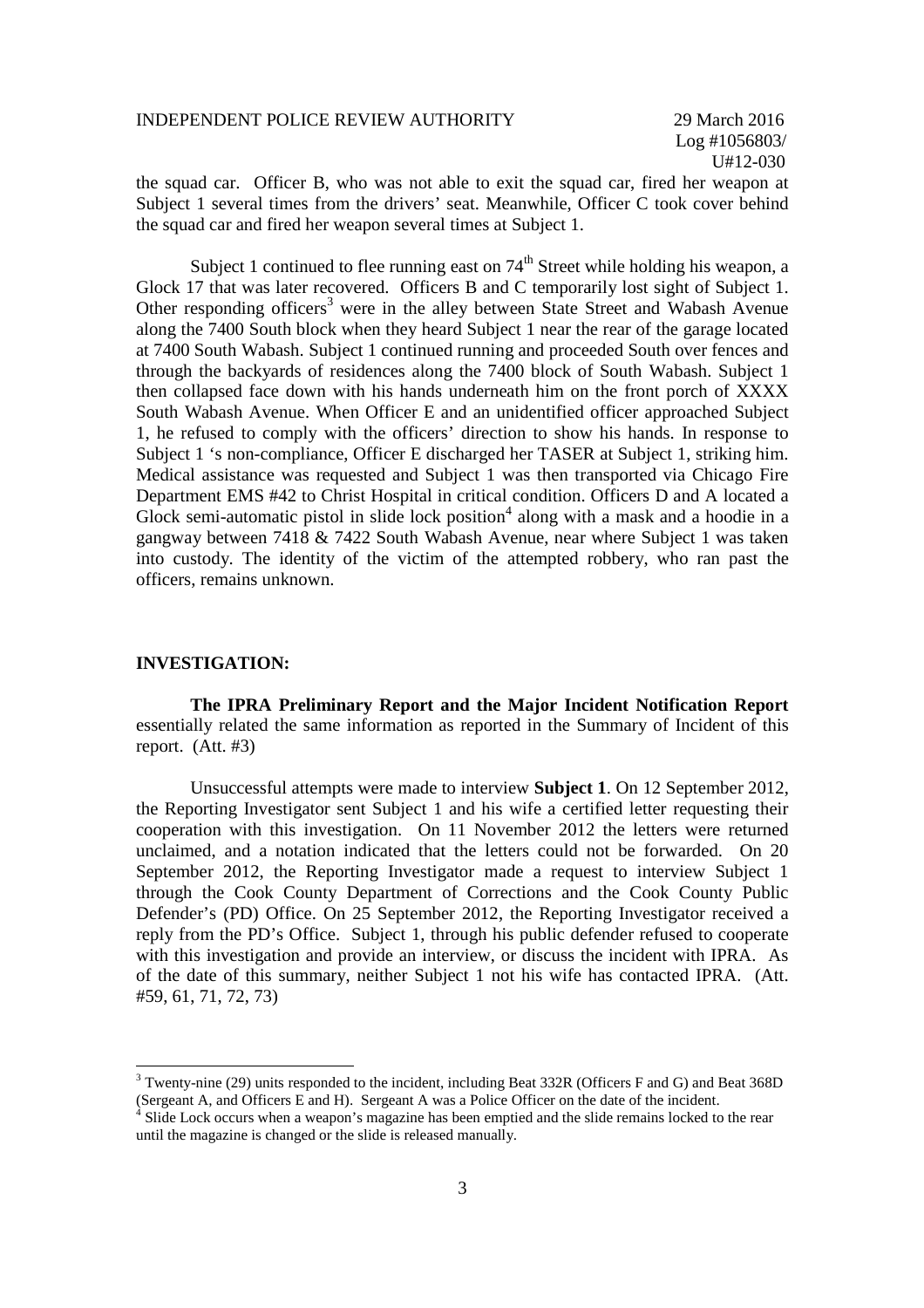Log #1056803/ U#12-030

According to **Department Reports, General Offense Case Report/Supplementary Report RD #HV-460-181 and Arrest Report CB #18487818,** Subject 1 was arrested on 04 September 2102, at 0343 hours, at 7442 South Wabash Avenue, and charged with several counts of Attempted First Degree Murder, Aggravated Discharge of a firearm, and Armed Robbery. The arresting officers were identified as Officers D and A. The reports also indicate that Subject 1 pointed a handgun and fired it at Officers A, D, C, and B. (Att. # 74, 75)

According to the **Tactical Response Report (TRR),** completed by Officers B, C, D, and A, Subject 1 did not follow verbal direction, hid on the side of a garage, fled, and pointed a black handgun and discharged it in the direction of Officers B, C, D and A. Officers B, C, D, and A responded with member presence, verbal commands, and the discharge of their firearms.  $(Att. # 12, 17, 21, 26, 31)$ 

According to the **Tactical Response Report (TRR),** completed by Officer E, Subject 1 refused to follow verbal directions after being told to surrender by officers after he had discharged his firearm at the officers and was found on a porch at 7422 South Wabash Avenue. Officer E responded with verbal commands, member presence and discharged her TASER to get Subject 1to comply with her orders. (Att. #, 17)

According to the **Officer's Battery Reports (OBRs)** that were completed on the date, time and location of the incident Officers A and D were in civilian dress investigating the report of a suspicious person. Officers B and C were responding to the same incident and were in uniform. Officer D and A observed Subject 1 holding an unknown person against a wall with a handgun in an apparent attempted armed robbery. Subject 1 then pointed his weapon at Officers D and A, and discharged it. Officers D, A, B, and C did not sustain any injuries. (Att. # 13, 22, 27, 32,)

Sergeant B of the Public Safety Information Technology Unit reviewed available **in-car camera footage** from fourteen (14) responding units. Sergeant B did not retrieve any usable footage from any of the cameras. Detective A inventoried three in-car camera DVDs and when the Reporting Investigator contacted him regarding those DVDs Detective A stated that although he inventoried the disks, there were no visible images on any of the three, the reason for which was unknown. (Att. # 74, 75, 86)

**Video** from surveillance cameras associated with the Maxwell Street Grill located at 7445 South State Street did not capture the incident which occurred just to the north of Maxwell Street Grill. The video depicts several patrons at the establishment running towards the Shell gas station at the moment that gunshots might have rang out. (Att. # 77)

**Video** from surveillance cameras associated with the residence located at 7426 South Wabash did not capture the incident as it occurred. However, the camera did capture a figure walking in the rear of the residence and several Chicago Police vehicles going by in the alley looking for Subject 1. (Att. # 80)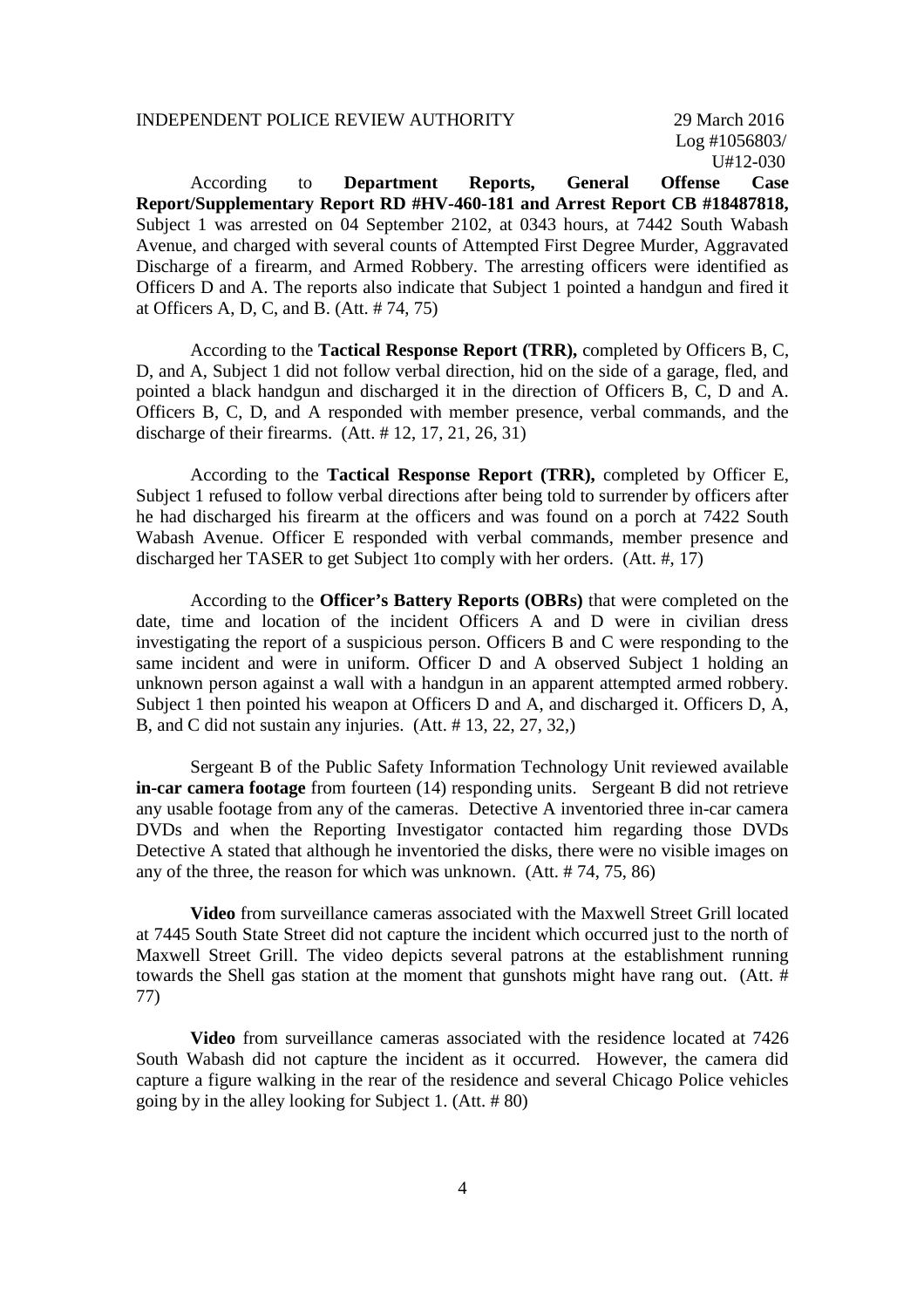Log #1056803/ U#12-030

The **Mobile Crime Lab/Evidence Technician Photos, and Crime Scene Video** depict the scene and surrounding area the police involved shooting; the location of recovered evidence; and damage to Chicago Police Department vehicle #7911 in the area. Evidence Technician photographs were not taken of Subject 1 as he had been admitted to Christ Hospital and was undergoing emergency surgery and was in critical condition. (Att. # 81)

The Evidence Technician photos of the scene also depict where Subject 1 was taken into custody at 7422 South Wabash Avenue. Photos and video also depict a black handgun a Glock 17; 9mm Semi-Automatic pistoL, and a costume mask identified to be in Subject 1's possession near where he was taken into custody at 7418 South Wabash Avenue in a recessed stairwell.

The **OEMC and PCAD reports** were collected and made part of this case file. An analysis of said documents shows them to be generally consistent with the facts as related by the involved and witness officers. Attempts to locate additional independent witnesses were made to no avail. (Att. #42, 43, 44, 44, 45, 46, 47, 48, 49)

**IPRA Investigators conducted a canvass**, in an attempt to locate additional witnesses and evidence. Additional information was not discovered. It should be noted that there is no physical or testimonial evidence that refutes the statements provided by the involved officers. (Att. # 41)

The **Chicago Fire Department Ambulance Report from 04 September 2012, 0352 hours,** documented that Subject 1 was located lying on the ground with several gunshot wounds to his right forearm (through and through), the upper right abdomen and to his left flank and right scrotum. The ambulance report also documented that Subject 1 was combative when EMS personnel arrived on the scene. Subject 1 was transported to Christ Hospital. (Att. # 8, 9)

**Medical Records** from **Christ Hospital and Medical Center** document that Subject 1 suffered from four gunshot wounds to his upper and lower right and left side (flank, midsection, and forearm), and scrotum. (Att. #64)

**Medical Records** from **Stroger Hospital of Cook County** document that Subject 1 was transferred there after his condition was stabilized and remained at Stroger in the custody of the Cook County Department of Corrections. (Att. # 66)

**Illinois State Police Forensic Science Center/Chicago (ISPFSCC) Laboratory Reports** document the examination of the recovered firearms evidence under Lab Case #C12-036659. The recovered weapon from the area of 7422 South Wabash Avenue, near where Subject 1 was taken into custody (hereinafter "Subject 1's weapon"<sup>5</sup>), was tested by the Latent Fingerprint Section and no prints suitable for comparison were found. The

<sup>&</sup>lt;sup>5</sup> Discovered by Officer D in a basement/gangway stairwell at 7418 South Wabash (along with the cap/mask, latex gloves, and black hooded sweatshirt Subject 1 had worn) during the pursuit of Subject 1. These items were secured by Officer D.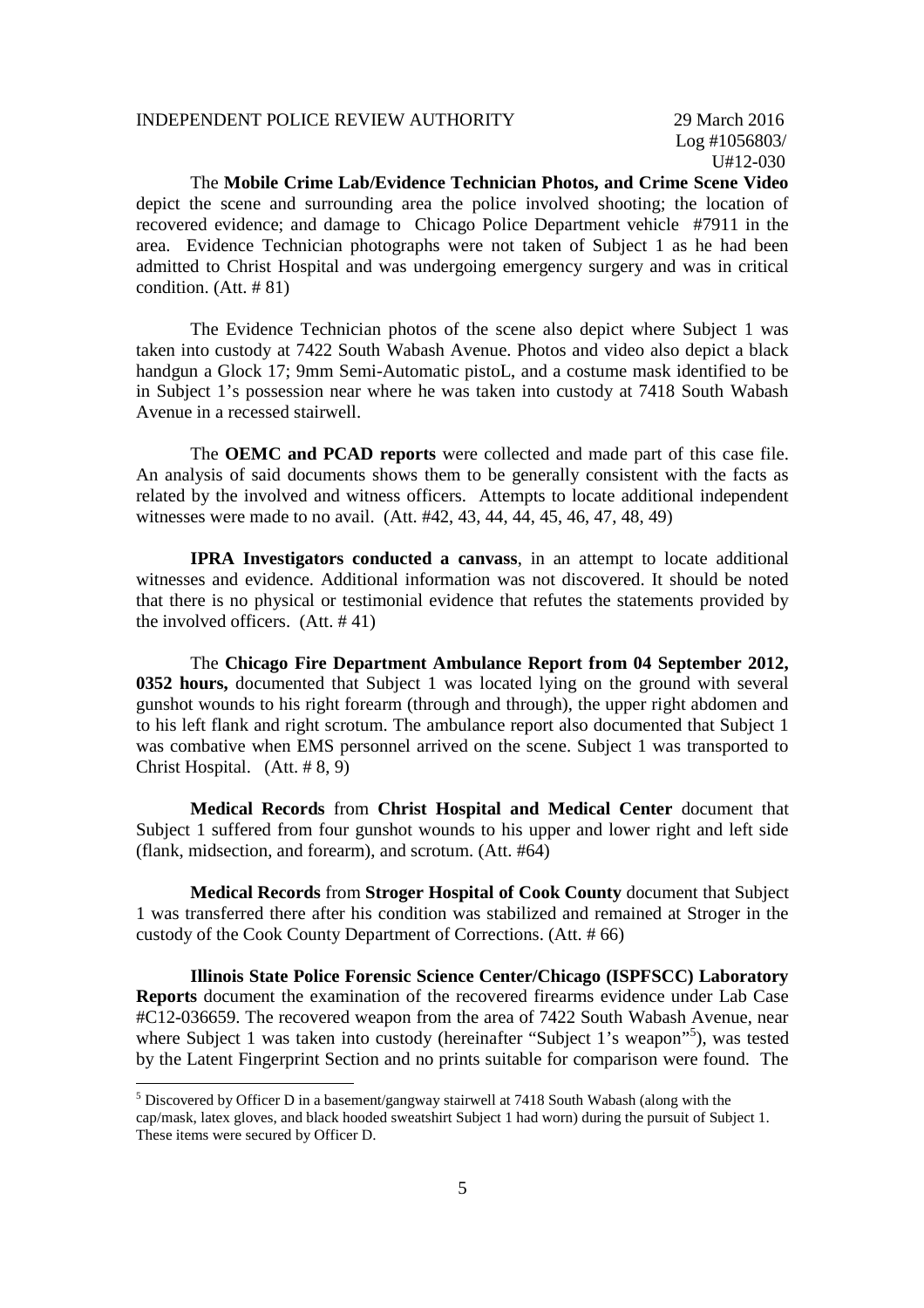Firearms Section processed a total of fifty one  $(51)$  items of fired evidence<sup>6</sup> for this incident. The locations and related evidence are documented below:

# **7433 South State Street**

- Three (3) expended cartridge casings determined to have been fired from the subject, Subject 1's weapon;
- Two (2) expended cartridge casings determined to have been fired from Officer A's weapon;
- Eleven (11) expended cartridge casings determined to have been fired from Officer D's weapon.

# **7429 South State Street**

- Five (5) expended cartridge casings determined to have been fired from the subject, Subject 1's weapon.

### **7401 South State Street (Front)**

- Seven (7) expended cartridge casings determined to have been fired from the subject, Subject 1's weapon.

### **7401 South State Street (alley)**

- Four (4) expended cartridge casings determined to have been fired from Officer D's weapon.

# **2 East 74th Street**

- Eight (8) expended cartridge casings determined to have been fired from Officer C's weapon;
- One (1) expended cartridge casing determined to have been fired from Officer B's weapon.

### **7402 South Wabash Avenue**

- Two (2) fired bullets bearing characteristics of have being fired from Officer D's weapon.

# **7422 South Wabash Avenue**

- Eight (8) expended cartridge casings determined to have been fired from Officer B's weapon.

<sup>&</sup>lt;sup>6</sup> Forty nine (49) fired cartridge casings and two fired bullets.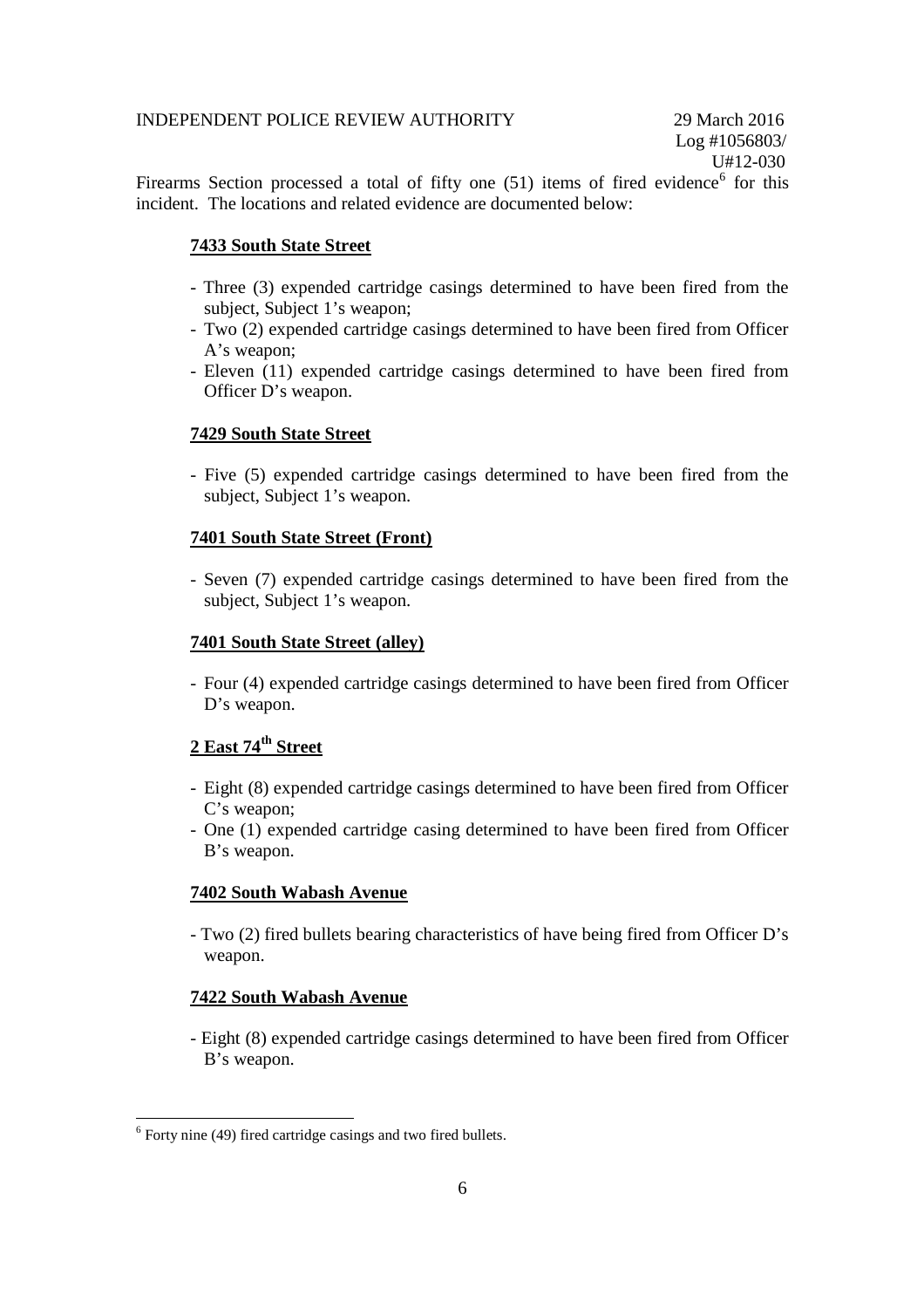Log #1056803/ U#12-030

All officers' firearms were tested and found to be in proper working condition. Unfired cartridges were tested for caliber and type only. Subject 1's weapon was also test fired and entered into the IBIS database and no related cases were discovered.

Based on officer statements, the evidence suggests that the cartridge casings recovered from 7433 S. State Street and 7429 S. State Street are associated with the first volley of fire between Subject 1 and Officers A and D. The cartridge casings recovered from 7401 S. State Street are associated with the second round of shots fired between Subject 1 and Officer D. Lastly, the cartridge casings recovered from 2 East  $74<sup>th</sup>$  Street, 7402 South Wabash Avenue, and7422 South Wabash Avenue are associated with the third round of shots fired by Officers C and B at Subject 1.

The Biology/DNA Section processed a **DNA swab** obtained from the recovered weapon but the profile was not suitable to be entered into the DNA database. A **buccal standard** was obtained from Subject 1, and swabs were taken from the skull costume mask/baseball type cap found near him, when he was taken into custody. Test results indicated Subject 1 "cannot be excluded" from the human male profile that was identified. Approximately 1 in 66,000 Black, 1 in 88,000 White, or 1 in 43,000 Hispanic unrelated individuals could not be excluded from having contributed to the human male DNA profile found on the mask. The recovered weapon was swabbed for DNA, and a profile was identified as being from at least one contributor. The profile was incomplete and not suitable for comparison or entry into the DNA data base. (Att. #88, 91, 93, 94, 95, 96, 98)

**Court Documents** and a report from the **Illinois Department of Corrections** (IDOC) about the disposition of the criminal case against Subject 1 were obtained. Said documents reflect that the case against Subject 1 concluded and that Subject 1 was found guilty via trial on 23 July 2015 of several counts of attempted murder, aggravated dishcharge of a firearm, and one count each of a convicted felon posessing a firearm and aggraveted UUW with a firearm with a previous conviction. Subject 1 was sentenced to life in prison without parole on 14 October 2015.

**In his statement given to IPRA on 04 September 24, 2015, Witness 1,** stated that he was at work as a cashier at the Shell Gas Station located at 7453 South State Street, when he observed a male coming to the store from out of the alley wearing a mask (undescribed type). Witness 1 stated that he phoned 911 using the store phone and the person wearing the mask ran back to the alley to the east of the gas station. Witness 1 stated that, about an hour later, he heard several gun shots from the direction of Maxwell's restaurant and people ran toward the Shell Gas Station located at 7453 South State Street. Witness 1 did not witness the police involved shooting. (Att. # 55)

**On 04 September 2012,** at Area Central, **Detective A interviewed** Witness 2 who was in Chicago visiting her cousin Witness 3, from Montgomery Alabama. According to Witness 2, she and her cousin Witness 3 had stopped to get something to eat at the Maxwell Street Grill at 75<sup>th</sup> and State Street when she observed a male in a costume mask and a hoodie standing against a fence near Maxwell Street Grill and she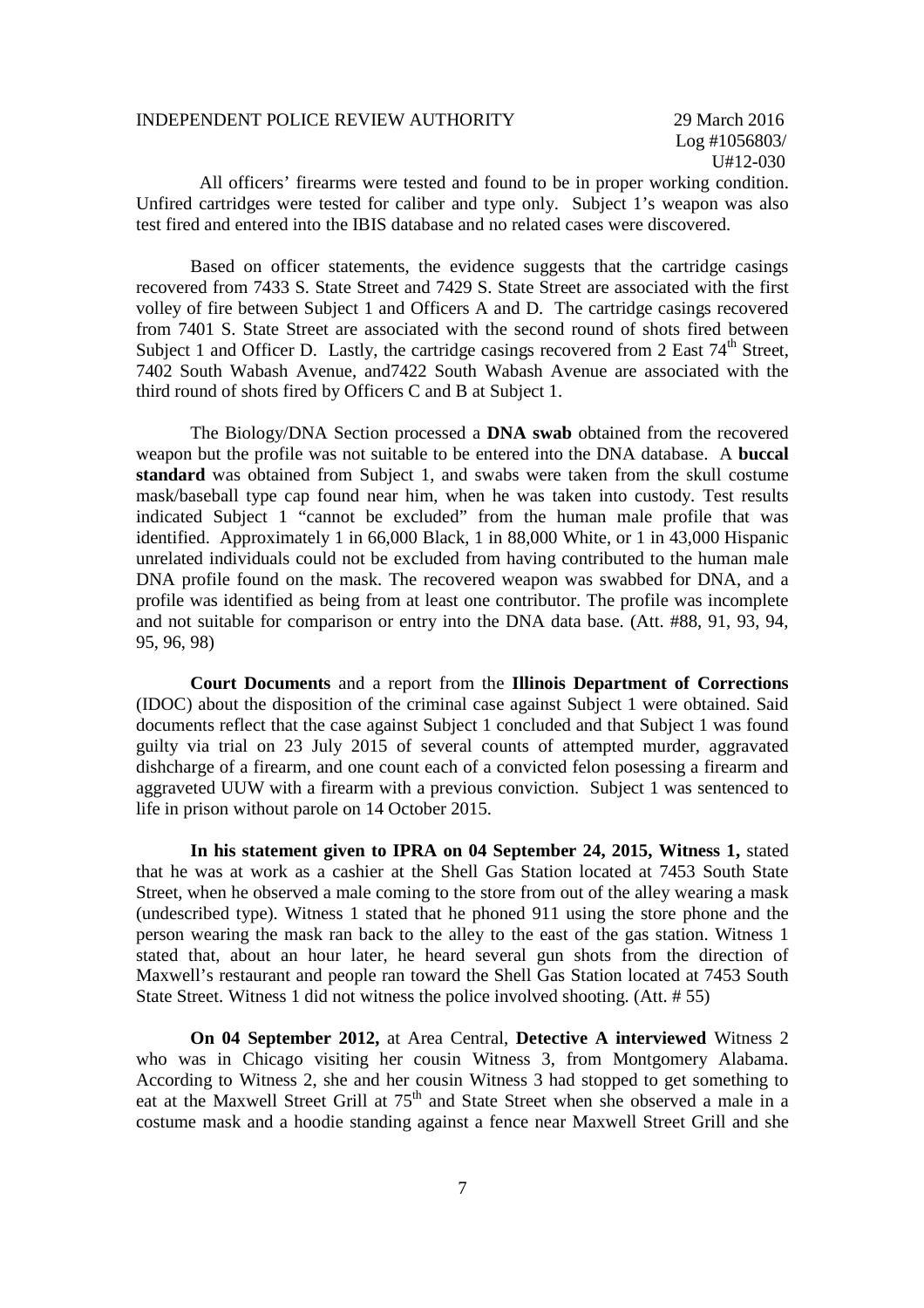Log #1056803/ U#12-030

felt uneasy. Witness 2 related that she and Witness 3 got into line to order their food when they heard someone say that he (Subject 1) has a gun. Witness 2 stated that she saw Subject 1 facing east standing near the chain link fence. Witness 2 stated that she told her cousin Witness 3 that someone had a gun, and they should leave. Witness 2 recalled she heard several gunshots, and ran Southbound towards the Shell gas station. Witness 2 stated that they heard several more gunshots and when they returned to Witness 3's vehicle which was parked in front of J & J Electronics they found shell casings on her vehicle. Witness 2 learned that her cousin, Witness 3's , vehicle was part of the crime scene. (Att. #75)

**During an interview with Detective B, Unit 610 at Area Central**, Witness 3 related that she and her cousin Witness 2, who was visiting from Alabama, had stopped for something to eat at the Maxwell Street Grill. Witness 3 stated that she saw a male dressed in all black clothing looking back and forth down the street. Witness 3 related that an unmarked Chicago Police squad car pulled up, and everyone in line began to leave. Witness 3 stated that a female officer exited the vehicle from the passenger side and yelled and pointed her weapon at the male subject now known as Subject 1. Witness 3 stated that she saw Subject 1 point a gun at the officers and fire his weapon at the officers. Witness 3 stated that the officers fired back, and Subject 1 ran north on State Street still firing at the officers. Witness 3 related that she, her cousin and several others ran towards the Shell gas station at  $75<sup>th</sup>$  and State Street. After the gunshots stopped Witness 3 stated that she and her cousin returned to get their food and noticed that her vehicle had shell casings in it which was parked in front of J & J Electronics. (Att.  $# 75$ )

**During an interview with Detective A at Area Central**, Witness 4 gave facts that Detective A described as inconsistent with facts of the incident that had already been established. Video surveillance from the Maxwell Street Polish restaurant verified that Witness 4 did not arrive at the scene until after the officer-involved shooting had occurred. Witness 4 was shown the video and re-interviewed. At that time he admitted that he did not actually witness any portion of the shooting. He explained to detectives that he was a part-time security guard and only wanted to become involved in the investigation. (Att. # 75)

**During an interview with Detective C, Unit 610 at Area Central,** Witness 5 stated that he lives at 7422 South Wabash with his girlfriend. Witness 5 stated that they had been in the bed asleep when they were awakened by gunshots near their home. Witness 5 related that he heard between six (6) and nine (9) gunshots and a brief silence and then a second set of between four (4) to six (6) gunshots. Witness 5 stated that he looked out the rear window of his home and saw several Chicago Police Officers standing in the alley behind his home with flashlights shining into his backyard. Witness 5 then stated that he called 911 to report the gunshots that he heard. Witness 5 stated that he looked out the front door of his residence and saw a black male lying on his porch with Chicago Police Officers standing around him but that he did not recognize the black male. Witness 5 stated that one of the officers told him to close the door. Witness 5 stated that he called 911 again, and the dispatcher told him that the police would be in contact with him. Witness 5 further related that he did not know Subject 1 and had never seen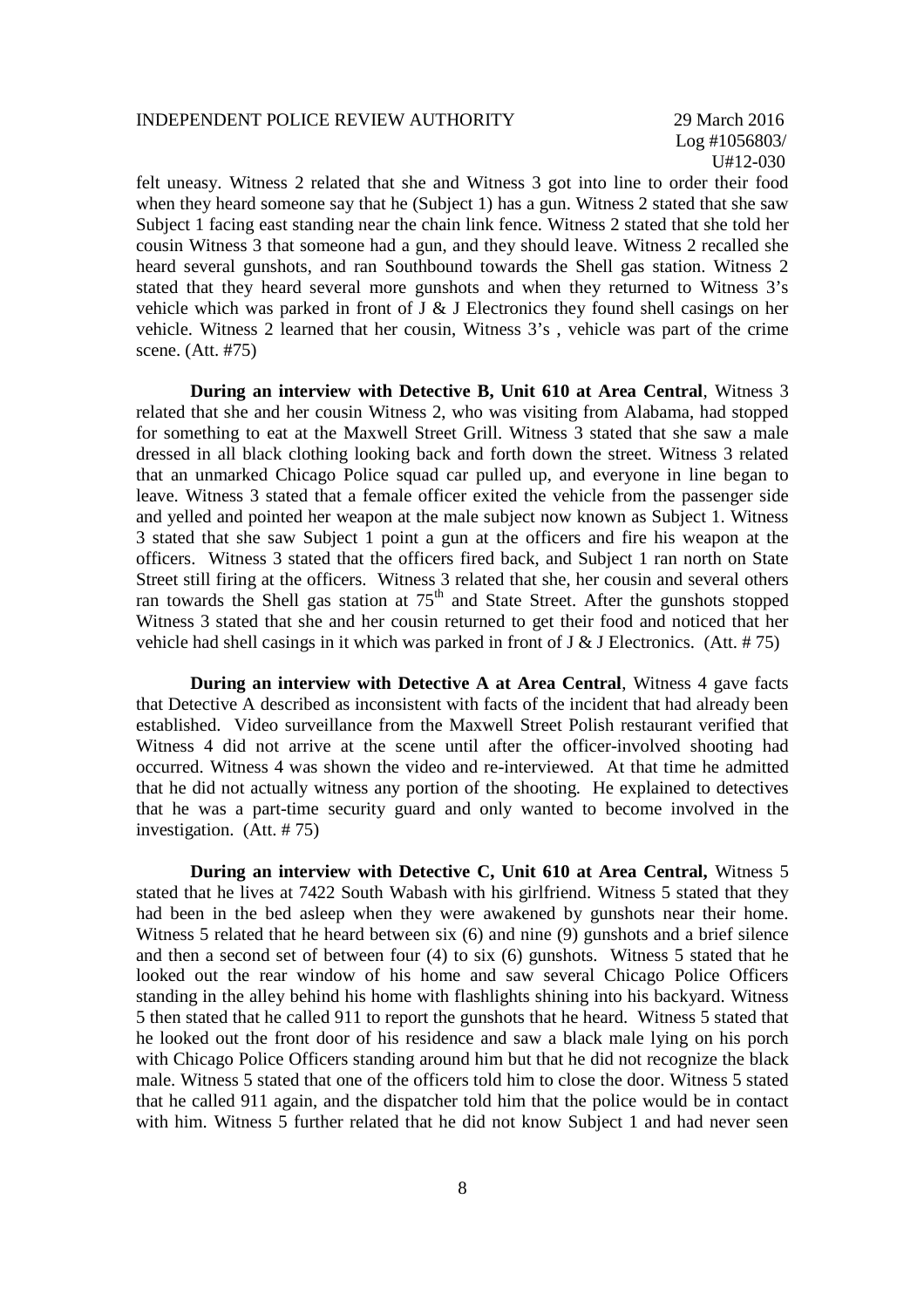him prior to the date of the incident. Witness 5 related that officers later returned to his home and informed him of the incident involving Subject 1. (Att. # 75)

**During an interview with Detective A at Area Central,** Witness 6 stated that he was homeless and squatting in the vacant building near  $75<sup>th</sup>$  and State Street and did not know that there was a police involved shooting nor did he witness anything related to the incident. (Att. # 75)

The **Synoptic Report, prepared by Sergeant C, #1778, Unit 121, regarding the Weapons Discharge with Hits**, documents that on 04 September 2012, at approximately 0355 hours, Sergeant C was notified of a weapons discharge involving 003rd District officers. At approximately 0747 hours, Sergeant C and Sergeant D of Unit 121 arrived at Area Central Detective Division and began the twenty minute observation periods of Officers D, A, C, and B. All involved officers were individually presented with the Notice of Alcohol and Drug Testing Following a Firearm Discharge Incident Form. All officers submitted to both Blood Alcohol Content tests and drug tests. All Blood Alcohol tests and drug test results were negative. (Att. # 82)

**In her statement to IPRA on 05 September 2012, Involved Officer A** stated that she and Officer D were assigned to Beat 368A in civilian dress and an unmarked Chicago Police squad car. Officer A stated that Officer D was driving north on State Street when they monitored a call of a suspicious person in the vicinity of 7400 South State Street wearing a hoodie and a mask that was running through the alley just east of State Street. According to Officer A, as they approached the corner of  $74<sup>th</sup>$  and State Street, they saw an unknown person now known as Subject 1 in front of J & J Electronics located at 7433 South State Street.

Officer A stated she and Officer D observed Subject 1 holding a handgun and pointing it at an unknown civilian. Officers A and D exited their vehicle, announced their office and ordered Subject 1 to drop his weapon. In response, Subject 1 discharged his weapon at the two officers. Officer A and Officer D returned fire; Officer A fired two rounds. Subject 1 began to flee on foot and Officer D pursued him on foot. Officer A did not fire any more rounds because as Officer D began to chase Subject 1, Officer D came into Officer A's line of fire. Officer A returned to the squad car and began to follow Officer D and Subject 1.

At 74<sup>th</sup> and Wabash Avenue, Officer A stopped the squad car and exited, joining Officer D. Subject 1 's flight path continued into the west alley between Wabash Avenue and State Street, and then jumping over fences and running through the rear yards of residences along the 7400 South block of Wabash Avenue. According to Officer A, Officer D repeatedly demanded that Subject 1 drop the weapon while taking cover behind a fence and a tree. Officer A heard several more shots, then a fence rattling as if someone was attempting to scale it. Officer A stated that several more units arrived at the scene, and Subject 1 was taken into custody at 7418 South Wabash Avenue.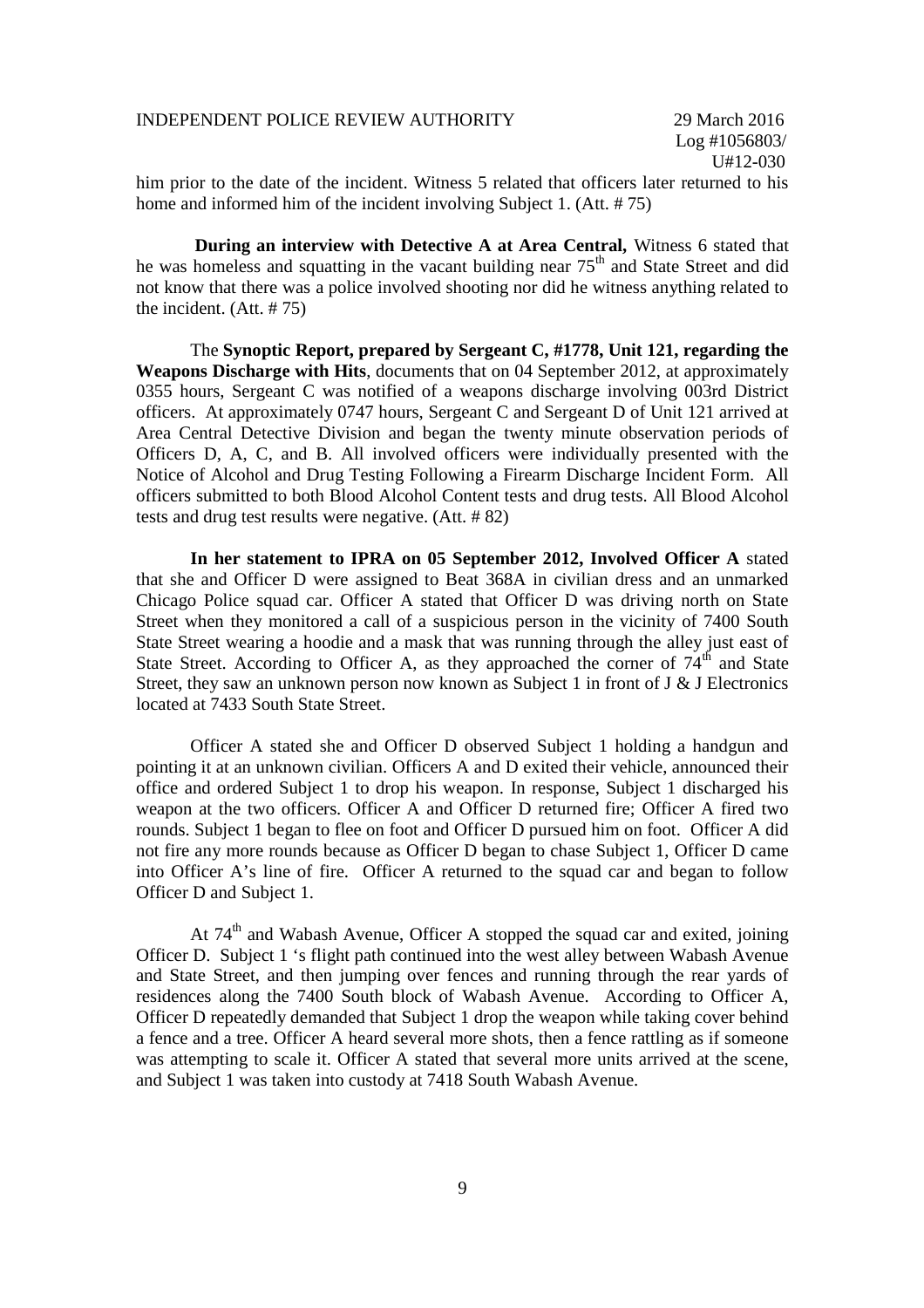Log #1056803/ U#12-030

According to Officer A, she discharged her weapon twice, and she was unsure of how many times her partner Officer D discharged his weapon. Officer A stated that there were several people standing near the corner of  $75<sup>th</sup>$  and State Street and in front of Maxwell's restaurant when she and her partner drove past and first observed Subject 1 and the attempted robbery victim. However, after the shooting, no one came forward with information about the incident. According to Officer A, as she approached 7422 South Wabash Avenue, she could hear unknown officers yelling at Subject 1 to show his hands several times. Then she observed officers take Subject 1 into custody. Officer A stated further that, as she was walking through the gangway near 7422 South Wabash Avenue where Subject 1 was taken into custody, she observed the hoodie, mask, and a weapon in the "slide lock" position near the rear porch area of 7422 South Wabash Avenue. (Att. # 15)

**In his statement to IPRA on 05 September 2012, Involved Officer D** provided an account of the incident that was generally consistent with that provided by Officer A. However, Officer D provided the following additional information. According to Officer D, he and Officer A gave verbal commands directing Subject 1 to drop his weapon. Officer D stated that Subject 1 discharged his weapon at him and Officer A and that they both returned fire. Subject 1 then fled north on State Street towards 74<sup>th</sup> Street. According to Officer D, when he neared  $74<sup>th</sup>$  and Wabash Avenue he saw Subject 1 in a gangway between two houses, pacing back and forth. Officer D told Subject 1 to show his hands. Subject 1 did not comply and Officer D discharged his weapon three more times in the direction of Subject 1. Subject 1 continued to flee, jumping over fences in the rear yards. However, Subject 1 was found again pacing back and forth between two houses. The next time Officer D saw Subject 1 he was in police custody. Officer D did not see any officer discharge a TASER at Subject 1. (Att. # 30)

**In her statement to IPRA on 05 September 2012, Involved Officer C** stated that she and Officer B were assigned to beat # 322R in full uniform, facing westbound on  $74<sup>th</sup>$  Street when they heard loud reports of gunfire in the immediate area. Officer C notified OEMC of gunfire in the area. Officer C observed Subject 1 discharging his weapon at Officers A and D, who were just south of her location on State Street. Officers C and B had responded to the area because of an earlier call of a suspicious person wearing a black hoodie and a mask. Officer C heard Officer D yelling that a subject was running to the corner or was at the corner. Officer C heard Officer A announce over the radio that shots were fired at the police. After Officer C exited her vehicle, Subject 1 saw her and began running eastbound on 74<sup>th</sup> Street. As he ran, Subject 1 discharged his weapon in Officer C's direction. Officer C returned fire until her weapon went into slide lock. Officer C did not recall how many times Subject 1 discharged his weapon at her. According to Officer C, when her weapon went into slide lock, she reloaded, and her partner Officer B was discharging her weapon from the driver's seat of their squad car. Officer C did not recall how many rounds Officer B had fired at Subject 1.

Officer C stated one of the shots fired at her and Officer B hit the roof of their squad car. Officer C re-entered the squad car and Officer B began to drive, pursuing Subject 1 south on Wabash Avenue. Officer C observed Subject 1 in a gangway between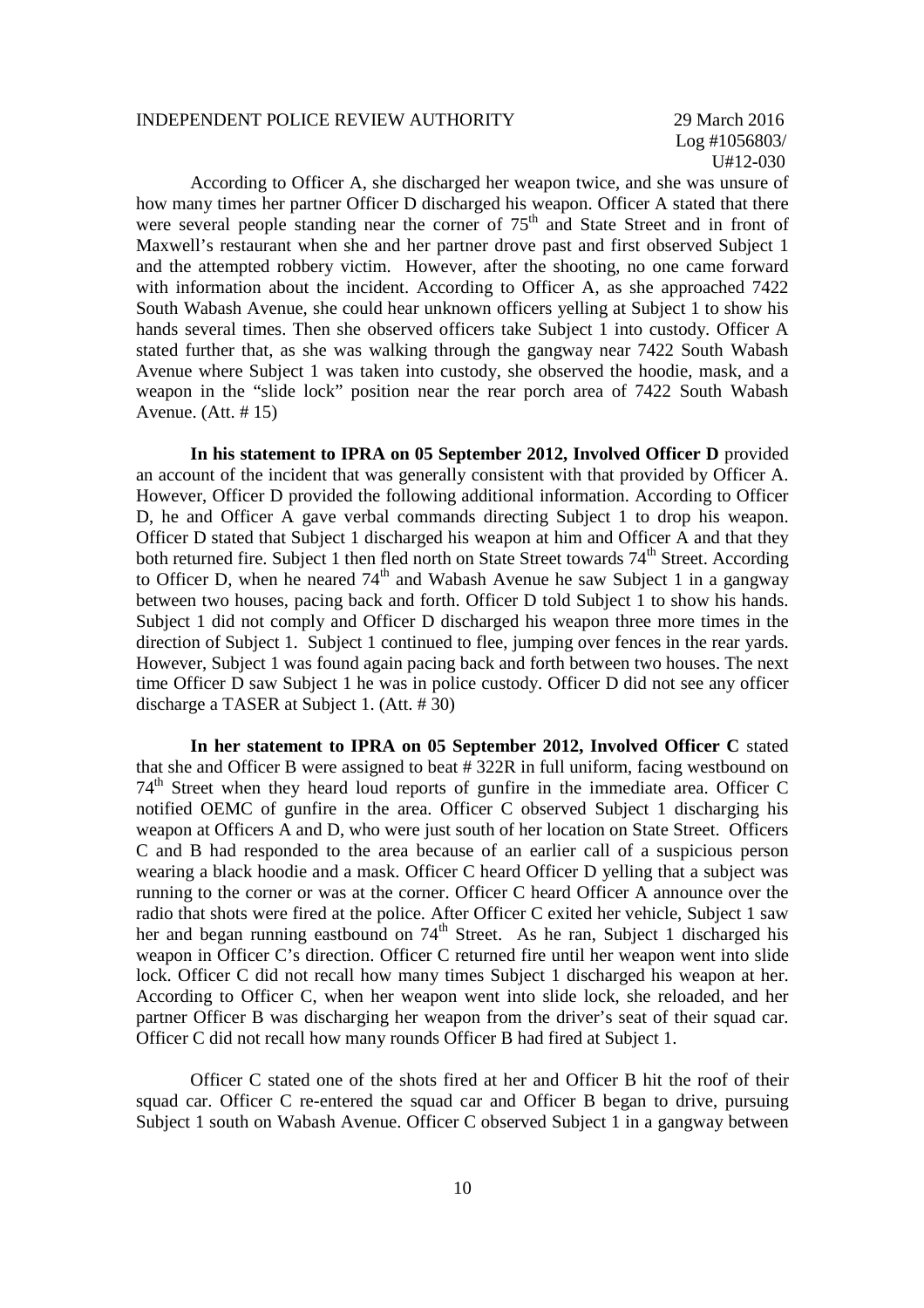Log #1056803/ U#12-030

two houses from the corner of  $74<sup>th</sup>$  and Wabash Avenue. Officer C recalled that she saw Subject 1 run west towards State Street when he made a left turn and began to jump over fences going south on South Wabash Avenue through several yards. Officer C reported over the radio that the subject was going west. Officer C and Officer B entered their vehicle and went South on Wabash Avenue to East  $75<sup>th</sup>$  Street around to the west alley between South Wabash Avenue and South State Street stopping in front of 7422 South Wabash Avenue. After Officers C and B arrived at the gangway, Officer C heard shuffling in the gangway near some bushes and heard officers demanding that Subject 1 stop and put the weapon down. After the shouting stopped, Officer C saw and heard the officers shouting for Subject 1 to show his hands. Officer C heard officers yell at Subject 1 to get down. According to Officer C, when Subject 1 did not comply with the officers' demands to show his hands, Officer E discharged a TASER, striking him. (Att. # 35)

**In her statement to IPRA on 05 September 2012, Involved Officer B** gave account of the incident similar to that provided by her partner, Officer C. According to Officer B, she and Officer C spoke to an attendant at the Shell gas station about a call of a suspicious person wearing a mask and a hoodie. Shortly thereafter, she and her partner left the station in their squad car and proceeded down the alley at  $74<sup>th</sup>$  Street, between Wabash and State. Officer B and her partner heard gunshots, and then heard a "10-1" call over the radio about shots fired at and by the police. Officer B recalled that the dispatcher stated that officers were in pursuit of an offender, northbound toward Officer B and Officer C. Moments later, Officer B saw Subject 1 at the corner of  $74<sup>th</sup>$  and State Street. According to Officer B, Subject 1 was firing a weapon in a southerly direction towards South State Street. At that moment, Officer B's squad car was stopped near the intersection of 74<sup>th</sup> Street and South State Street. Neither she nor her partner had a clear view down State Street. Officer C then saw Subject 1 turn and point his weapon in their direction.

According to Officer B, because she was in fear for her life, she discharged her weapon at Subject 1 from the drivers' side window of their squad car. Officer B stated she thought she had discharged her weapon seven to eight times but was unsure of the exact number. Officer B stated that Officer C had exited their vehicle and took a defensive position at the rear of the vehicle, and she could not see what Officer C was doing but could hear Officer C discharge her weapon. Officer B saw Subject 1 flee eastbound on East 74<sup>th</sup> Street while continuing to discharge his weapon at her and Officer C several times. (Att. # 25)

**In her statement to IPRA on 05 September 2012, Involved Officer E,** stated that she was assigned to Beat #368D with Officer H and Sergeant A on the burglary mission team. Officer E stated that they were in civilian dress in an unmarked squad car. Officer E was the rear passenger, Sergeant A was the driver, and Officer H was in the front passenger seat. According to Officer E, the officers heard a radio call of 10-1 "shots fired at and by the police" in the area of  $74<sup>th</sup>$  Street and South Wabash Avenue. Officer E stated that upon reaching the location, she and Officer H and Sergeant A exited their vehicle and began to search for the offender in the yards near 7422 and 7418 South Wabash Avenue when she observed Subject 1 on the porch of 7422 South Wabash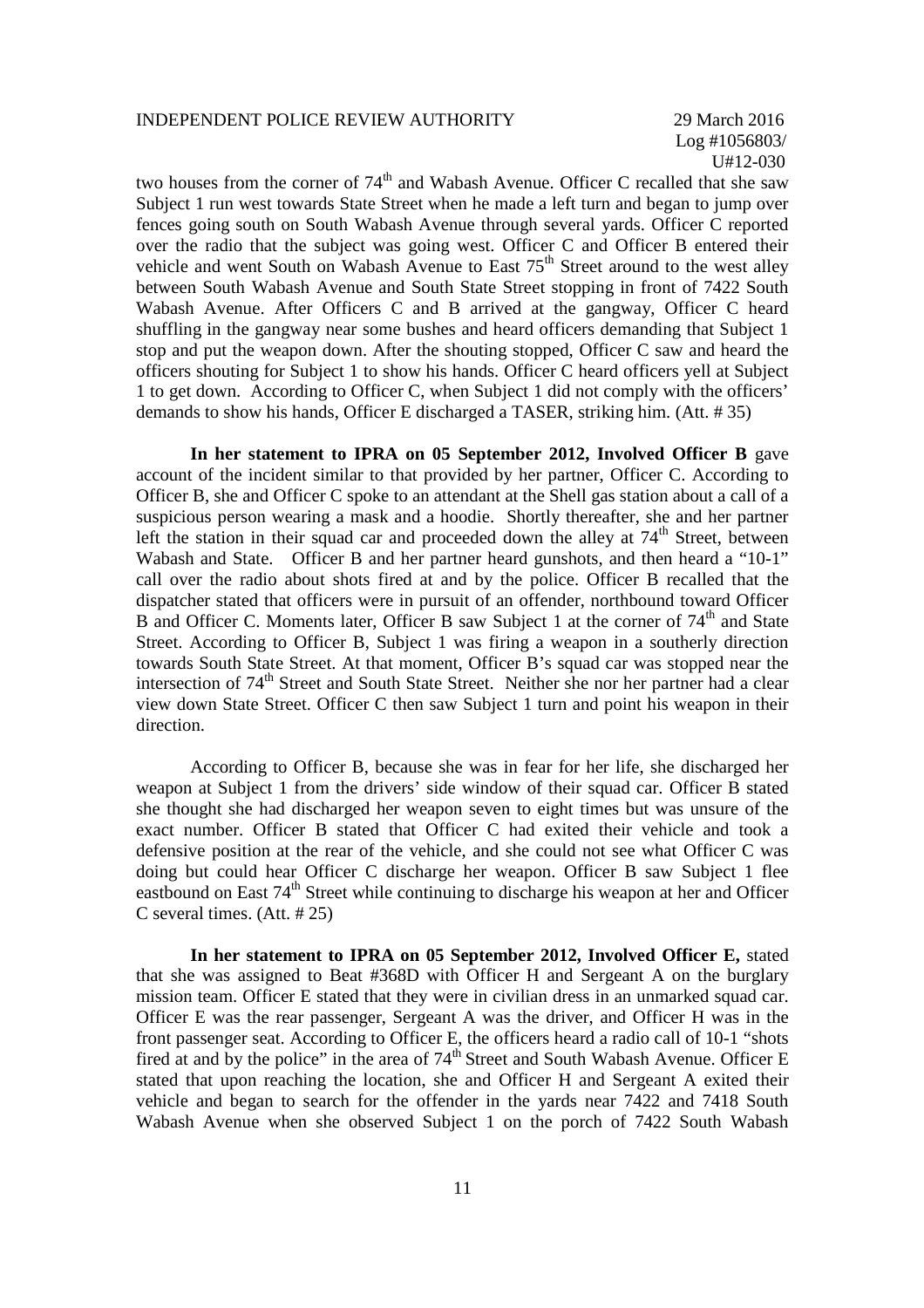Log #1056803/ U#12-030

Avenue with several officers on the porch demanding that he show his hands and attempting to take him into custody. Officer E stated that several of the officers were tugging at Subject 1's hands in an attempt to handcuff him and to see if he still had a firearm. According to Office E, she pulled out her TASER, and as the officers stepped back, she discharged the TASER at Subject 1, striking him. Officer F handcuffed Subject 1 and after that Subject 1 was taken to the hospital. Officer E remained and guarded the crime scene. (Att. # 20)

**In his statement to IPRA on 05 September 2012, Witness F** stated that he was assigned to Beat # 322R working with Officer G, when they had monitored a call of shots fried at and by the police in the vicinity of  $74<sup>th</sup>$  and South Wabash Avenue. Officer F stated that they positioned themselves at the alley between Wabash Avenue and State Street at 74<sup>th</sup> Street; Officer F later heard shuffling near some bushes, and began to look around when he heard officers yell "let me see your hands" several times. Officer F stated that he observed Subject 1 on the porch at 7422 South Wabash Avenue with his hands beneath him. Officer F stated that he handcuffed Subject 1 after Officer E discharged her TASER at him. (Att. # 38)

#### **CONCLUSION AND FINDING:**

This investigation found that the use of deadly force by **Officers A, B, C, and D** was objectively reasonable and within policy as outlined by the Use of Force Model; the Illinois State statute; and the Chicago Police Department's General Order 03-02-03, III, Deadly Force which states:

- A. "a sworn member is justified in using force likely to cause death or great bodily harm only when he or she reasonably believes that such force is necessary:
	- 1. to prevent death or great bodily harm to the sworn member or to another person, or:
	- 2. to prevent an arrest from being defeated by resistance or escape and the sworn member reasonably believes that the person to be arrested:
		- a. has committed or has attempted to commit a forcible felony which involves the infliction, threatened infliction, or threatened use of physical force likely to cause death or great bodily harm or;
		- b. is attempting to escape by use of a deadly weapon or;
		- c. otherwise indicates that he or she will endanger human life or inflict great bodily harm unless arrested without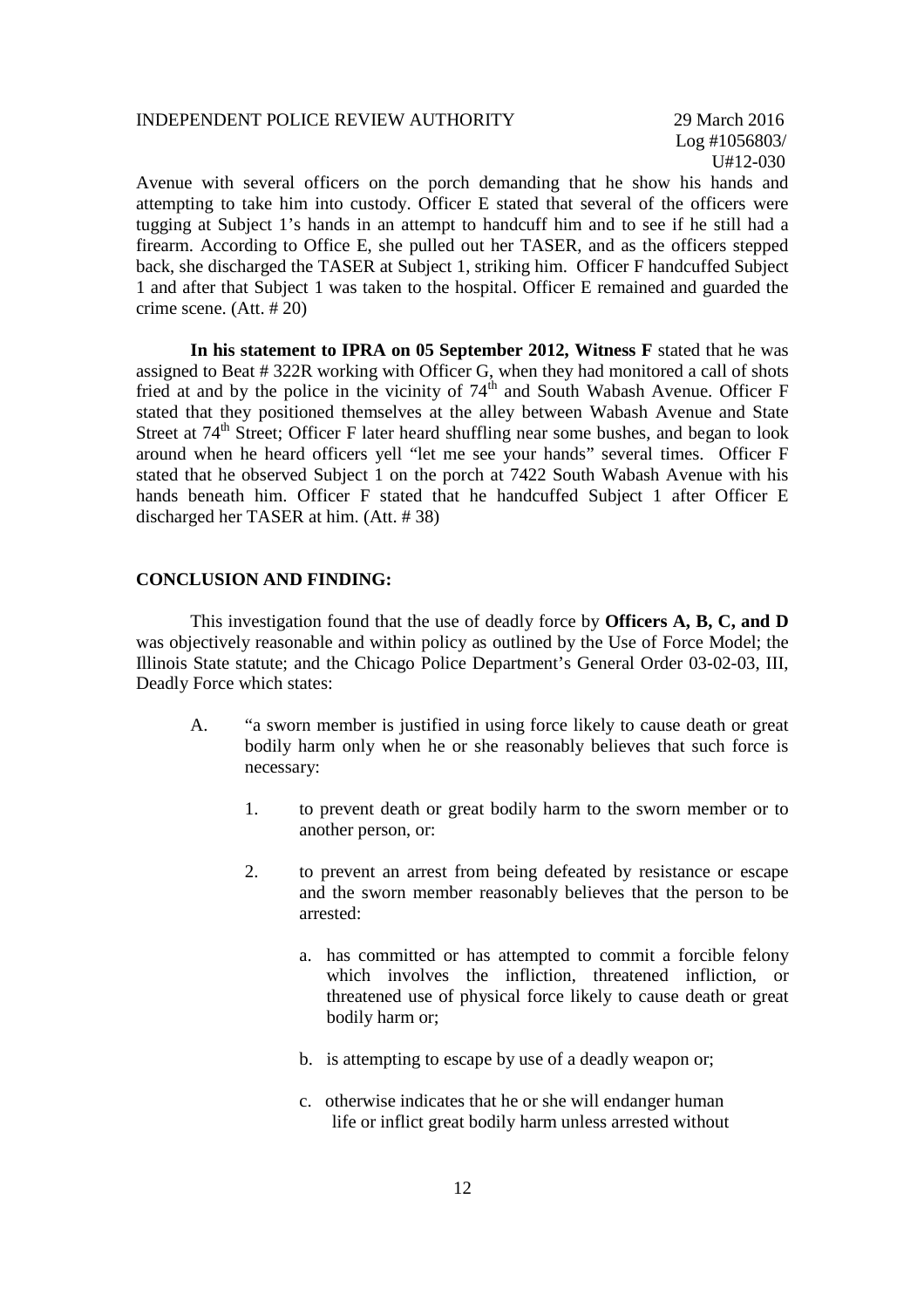delay."

On 04 September 2012, at approximately 0339 hours, Officers D, C, B, and A responded to a call of a "suspicious person with a gun" call. During their investigation, the involved officers came in contact with Subject 1, who was in the process of committing an armed robbery of an unknown person.

Officer A reported that she and Officer D responded to a call of a suspicious person wearing a hoodie and a mask. Upon arriving at the location in question, Officers D and A observed Subject 1 holding an unknown individual at gunpoint. Officers A and D exited their vehicle, announced their office and ordered Subject 1 to drop his weapon. Subject 1 began to flee on foot, firing his weapon three times at Officers A and D as he did. Officer A discharged her weapon twice at Subject 1 and Officer D discharged his weapon eleven times, at Subject 1. Officer A then held her fire because as Officer D pursued Subject 1 on foot, Officer D began to come into Officer A's line of fire. Based on the totality of circumstances, Officer A's and Officer D's use of deadly force was objectively reasonable. Both officers reasonably believed there was imminent risk of death or bodily injury because Subject 1 had fired shots in their direction. Witness 3 saw Subject 1 fire at the two officers. A black Glock 17 9mm semi-automatic pistol was recovered near where Subject 1 was taken into custody. According to testing conducted by the Illinois State Police, three shell casings that were associated with that firearm were found near where Officer A discharged his weapon at Subject 1.

After this initial round of gunfire, Subject 1 continued to flee from the officers who followed, Officer D on foot, and Officer A in the police vehicle. During that pursuit, Officer D next encountered Subject 1 in a gangway between two houses, his hands not visible. Officer D ordered Subject 1 to show his hands and Subject 1 did not comply. Officer D discharged his weapon again at Subject 1 who fled yet again. Based on the totality of the circumstances, Officer D's use of deadly force when he next encountered Subject 1 was also objectively reasonable. Officer D had pursued Subject 1 on foot and had no reason to believe that Subject 1 no longer had the firearm he had used seconds before. Because Subject 1 continued to attempt to evade arrest and was refusing to respond to verbal commands, Officer D was reasonable in the belief that Subject 1 continued to represent an imminent threat of death or bodily injury.

According to Officer C, she and Officer B heard gunfire and reported it to OEMC. Officers C and B were aware of an earlier call of a suspicious person wearing a black hoodie and a mask. Officer C then observed Subject 1 firing a weapon in a southerly direction<sup>7</sup> and heard a report over police radio that shots had been fired at the police. Officers C and B encountered Subject 1 and as Officer C exited their vehicle, Subject 1 fired his weapon seven times at her with one round striking the roof of the squad car. Officer C then discharged her weapon eight times at Subject 1. Based on the totality of the circumstances, Officer C's use of deadly force was objectively reasonable. Officer C had seen Subject 1 fire a weapon. Officer C was aware that someone in the vicinity had

 $7$  Which Officer C later learned was where Officers A and D were located.